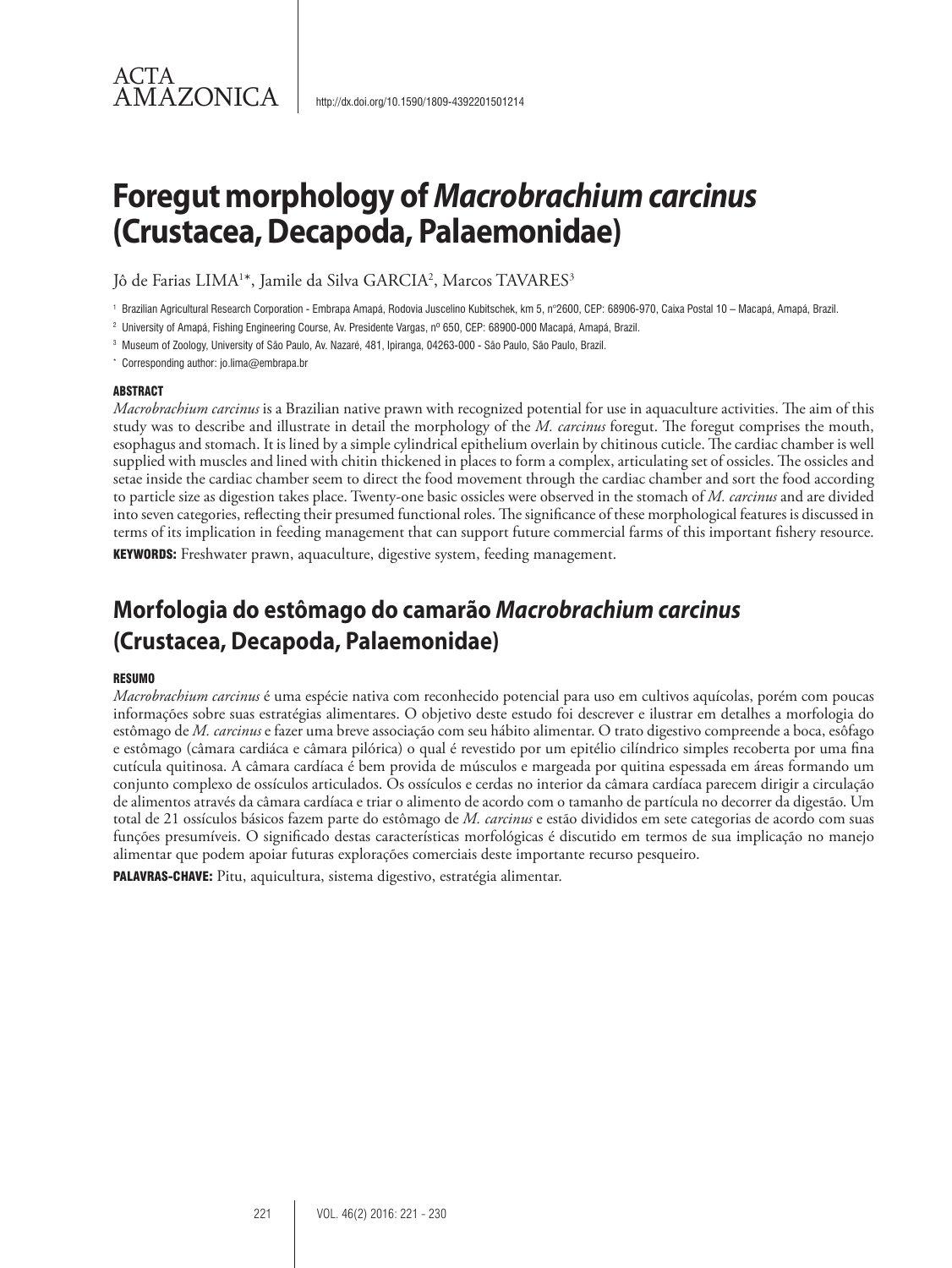## **INTRODUCTION**

The functional morphology of the foregut can provide useful information about the feeding habits of reptant decapod crustaceans (Suthers 1984; Albertoni *et al*. 2003; Drum 2005). There is much information about the decapod digestive tract, particularly concerning to economically important species, such as palinurids, scyllarids and penaeids (Cox and Bruce 2003; Suthers and Anderson 2006; Abrunhosa and Melo 2008). Little information on the mouthparts or alimentary tract of the genus *Macrobrachium* Bate 1868 and other caridean prawns has been reported in the literature, as an example larvae of *M. rosenbergii* De Man, 1879 (Abrunhosa and Melo 2002) and *M. amazonicum* (Heller, 1862) (Queiroz *et al*. 2011) and adults of *M. malcolmsonii* (Milne Edwards, 1844) (Patwardhan 1935a), *M. acanthurus*  (Wiegmann, 1836) (Felgenhauer and Abele 1989) and *M. carcinus* (Lima *et al.* 2014).

The stomach of carideans prawns exhibits a gradual reduction in the number and development of ossicles and, internal armature that may be more related to the phylogenetic history of the Caridea than to diet (Felgenhauer and Abele, 1989).

In general, macrophagy in crustaceans has been associated with both robust mouthparts and a wellcalcified foregut; reduction of these structures has been established for detritivory (Kunze and Anderson 1979). However, for some natant decapods, this is not a consistent generality (Suthers 1984). Most penaeids such as *Penaeus plebejus* (Hess, 1865) and *P. monodon* Fabricius, 1798 are more likely to be predators than scavengers or detrital feeders, since they can capture small fish, small crabs, other penaeids and mollusks (Chong and Sazekumar 1981; Suthers 1984). In general, the ossicles of the gastric mill in the marine shrimps are less calcified than the mouthparts. It follows then that the mastication may occur mostly in the mouthparts (Patwardhan 1935a; Meiss and Norman 1977; Suthers 1984).

The study of the stomach contents of *Macrobrachium* species has revealed numerous food items as algae, detritus, plant parts, small aquatic insects, juvenile prawns, small fish, and other animals, showing a clear omnivorous diet with an important carnivorous component (Jimoh *et al.* 2011; Melo and Nakagaki 2013; Lima *et al*. 2014). The occurrence of animal components indicates that *Macrobrachium* species and penaeids have similar predation behavior; however, the absence of gastric mill in Macrobrachium (lateral and dorsal teeth) suggests a different mechanism of digestion in the genus (Lima et al. 2014).

The aim of this study was to provide a detailed description and illustration of the foregut morphology in M. carcinus, conduct a comparative study with other palaemonid freshwater prawns, as well as to address the relationships between foregut morphology and feeding behavior. The structural organization of the studied foreguts is compared with other palaemonid prawns and the relationship between the foregut morphology and individual feeding behaviour is discussed.

## **MATERIALS AND METHODS**

The freshwater prawn used in this study were captured using an artisanal trap called "*matapi*", baited with flour of babaçu palm fruits (Orbignya speciosa) deployed at depths between 1 and 3 m in the mouth of the Amazon River: Santana Island (00º03'40.9''S and 051º08'46.6''W), Rasa Island (00º16'08.1''S and 051º07'25.9''W), Pequena Island (00º15'20.0''S and 051º18'10.6''W) and Mazagão Velho (00º15'39.9''S and 051º20' 42.3'W).

The stomachs from 10 adult (9-15 cm) and 10 juvenile (4-8 cm) *Macrobrachium carcinus* (Linnaeus, 1758), were removed and dissected under a stereomicroscope, and digested in 10% KOH-solution for 45 min at 80 ºC. All calcified structures of the stomach were stained by adding alizarin red to the heated potassium-solution for 10–15 minutes (Brösing 2002, Lima 2010). After staining, the stomachs were washed in distilled water and stored in 70% ethanol, then drawn with the aid of a camera lucida (K 400L, Motic, Causeway Bay, Hong Kong). General foregut morphology was described according to the nomenclature proposed by Mocquard (1883), Kunze and Anderson (1979) and Felgenhauer and Abele (1989). Setae was determined using binocular microscope (BA2010, Motic, Causeway Bay, Hong Kong) and nomenclature proposed by Garm (2004).

## **RESULTS**

The foregut of *M. carcinus* is a thin-walled translucent organ comprised by a mouth, the buccal cavity, esophagus and stomach with two well-differentiated chambers: the cardiac chamber with high volume and a smaller pyloric chamber. The mouth is a transverse slit situated on the ventral side of the head and bounded in front by a massive labrum, behind by a thin bilobed labium, and laterally by the mandibles. The mouth leads into a short buccal cavity that opens posteriorly and dorsally into the short esophagus. The short esophagus (eso) opens into the cardiac chamber whose walls are mostly membranous with numerous longitudinal folds forming the cardiac sac (Csac). This sac expands laterally and toward the posterior portion of the stomach, completely covering the pyloric chamber (Figure 1).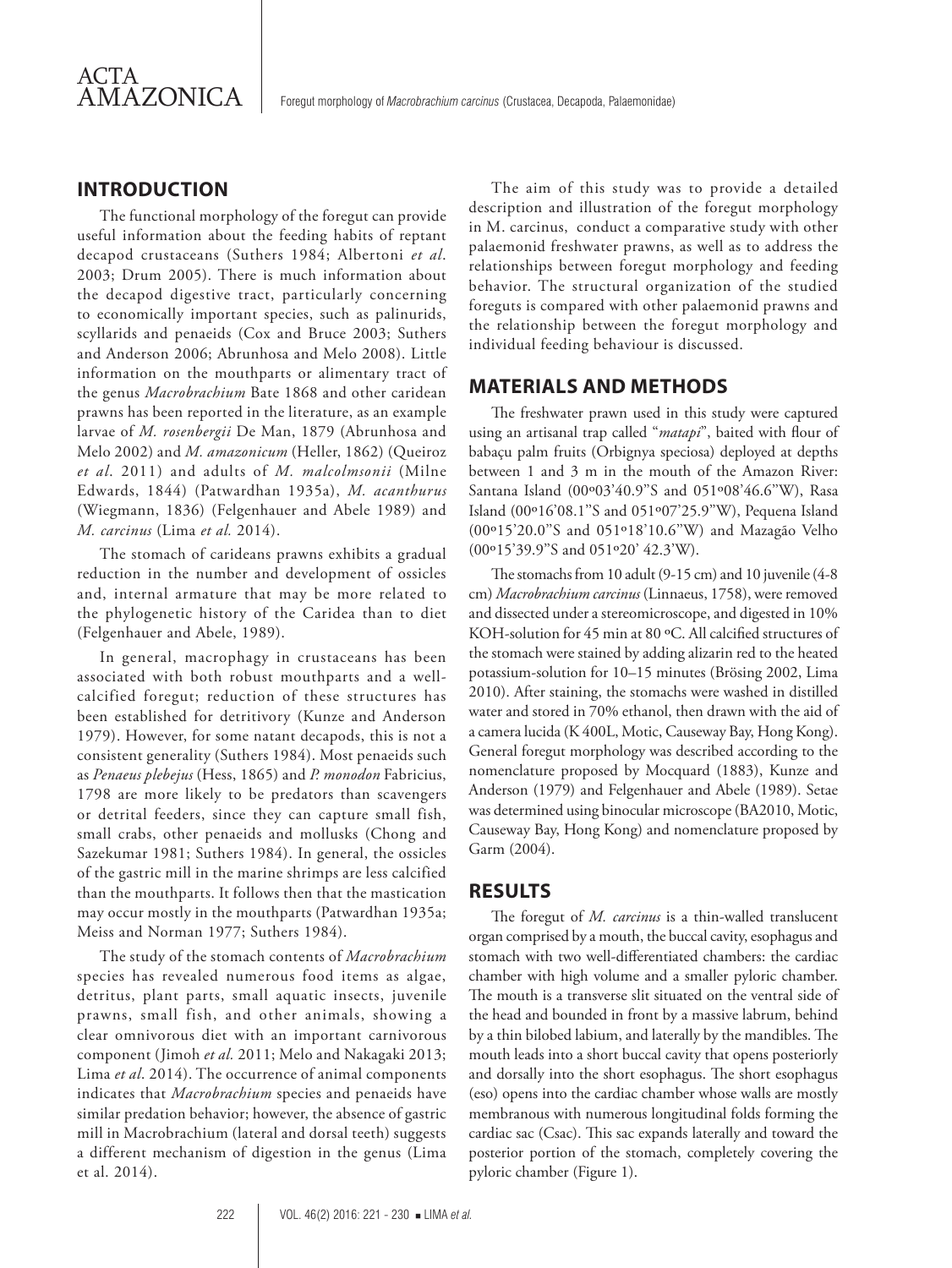

In ventral view, the stomach of the *M. carcinus* shows the cardiac chamber strengthened by chitinous ossicles joined to each other by ligaments enabling their articulation, especially between the cardiac and pyloric chambers (Figure 2A, B, C). Internally, the cardiac chamber possesses setose lateral ridges (lr) (Figure 3B, C) and lateral valves that may aid in moving the food bolus toward the cardio-pyloric valve, but certainly are not capable of mastication. These folds or channels in the cardiac floor are supported by inferior lateral cardiac ossicles (IX) and show numerous and small simple setae randomly distributed in the internal face (Figure 3B, C). In the upper portion of the channel a dense and orderly row of long serrulate setae (su) forms a comb-like sieve that performs the first filtering process in the stomach (Figure 3B, C). The central portion of the cardiac floor is inclined upwards forming an elongated ventral triangular ridge (cfc - cardiac floor crest) bordered by dense row of long simple setae (ss) (Figure 3B, C). At the posterior part of the floor, flaps or valves covering the opening to pyloric stomach (cardio-pyloric valve) support numerous long simple setae.

The cardio-pyloric valve (cpv) is relatively short and regulates, along with the upper portion of the ampullary roof, the passage of the food to pyloric chamber. The sides of the pyloric chamber are pressed inwards to form a small chamber with numerous and elongated simple setae. The floor of this latter chamber is inclined upwards forming the characteristic filtering apparatus, the pyloric filter (PF) (Figures 1, 2 B-C). The filter consists of an outer row of elongated simple setae and an inner row comprising dorsally curved setae where each seta overlaps the next. The dorsal and posterior portion of the pyloric chamber ends in a fold that protrudes toward the anterior region of the stomach, forming a kind of valve that controls the flow of particles into the midgut and down towards the anus, the uropyloric valve (uv) (Figure 4B). The opening between the foregut and the midgut is tight by a pair of folds filled internally with tufts of elongated simple setae (Figure 4B).



**Figure 1.** Lateral view showing schematic position of stomach in *Macrobrachium carcinus*. Abbreviation: A – anterior portion, D – dorsal portion, P – posterior portion, V – ventral portion, CSac – cardiac sac, ESO - esophagus, CF – cardiac floor, CC –cardiac chamber, PC - pyloric chamber, PF – pyloric filter, UV – uropyloric valve.



**Figure 2.** Stomach of *Macrobrachium carcinus* in dorsal (A), lateral (B) and ventral (C) views. Abbreviation: cf – cardiac floor, cpv – cardio-pyloric valve, csac – cardiac sac, eso- esophagus, lv – lateral valve. Meaning of Roman numeral as indicated in Table 1.

A total of 21 basic ossicles (Table 1) were observed in the stomach of *M. carcinus*, being divided into seven categories, reflecting their presumed functional roles: 1 - esophageal ossicles; 2 - supporting ossicles of the cardiac stomach; 3 - ossicles of the cardio-pyloric valve; 4 - supporting ossicles of the dorsal pylorus; 5 - supporting ossicles of the lateral pylorus; 6 - supporting ossicles of the ventral pylorus and ampullae; 7 - supra-ampullary supporting ossicles.

#### **Esophageal ossicles**

This group shows three longitudinal calcified plates: anterior esophageal plate (I), lateral esophageal plate (II) and middle esophageal plate (III) (Figure 2B-C). The unpaired anterior esophageal plate (I) is subtriangular and lightly calcified. It articulates to the anterior margin of the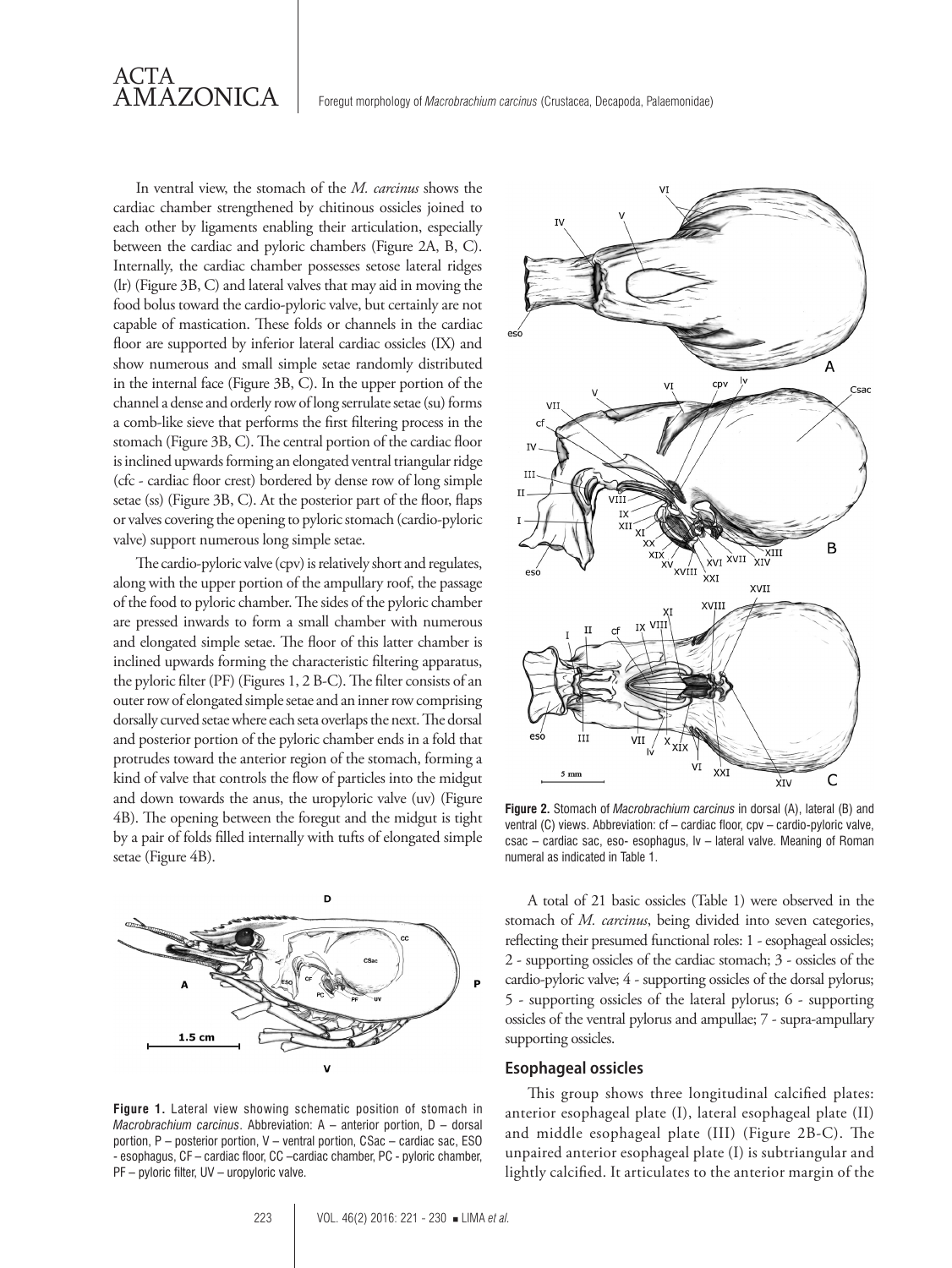

**Figure 3.** Detail of stomachal skeleton of *Macrobrachium carcinus.* A cardiac ossicles in ventral view; B – cardiac floor in dorsal view showing setal arrangement and C – section transversal of cardiac flor with detail of setose lateral ridges and ventral triangular ridge. Abbreviation: cfc – cardiac floor crest, lr – lateral ridges, ss - simple setae, su – serrulate setae. Scales: 2 mm. Meaning of Roman numeral as indicated in Table 1.

lateral esophageal plate (II) and the middle esophageal plate (III) via a thin chitinous membrane. The paired lateral esophageal plate (II) is sickle-shaped and lightly calcified. It is situated in the ventrolateral portion and covers little more than half of the esophagus. The unpaired middle esophageal plate (III) has "U" form and lightly calcification. It is located mesially in the posterior portion of esophagus (Figure 2B-C).

#### **Supporting ossicles of the cardiac stomach**

This group is formed by six calcified ossicles, probably with supporting function: cardiac disc (IV), mesourocardiac plates (V), dorsolateral cardiac filament (VI), lateral cardiac plate (VII), posterior cardiac plate (VIII) and inferior lateral cardiac ossicle (IX) (Figure 2A-C). The unpaired cardiac disc (IV) is located immediately in front of the cardiac chamber and has a discoid form. The unpaired meso-urocardiac plate (V) is located mesially in the dorsal face of cardiac chamber and has a drop-like shape (Figure 2A-B). The paired dorsolateral cardiac plates (VI) are two long, slightly calcified pieces located in the lateral margins of cardiac chamber (Figure 2B-C). The paired lateral cardiac plate (VII) consists of a prominent



**Figure 4.** Detail of stomachal skeleton of *Macrobrachium carcinus.* A - pyloric ossicles in lateral view; B – detail of dorsal ossicles and uropyloric valve of pyloric chamber. Abbreviation: cf – cardiac floor, uv – uropyloric valve. Scales:  $A = 0.42$  mm,  $B = 0.15$  mm. Meaning of Roman numeral as indicated in Table 1.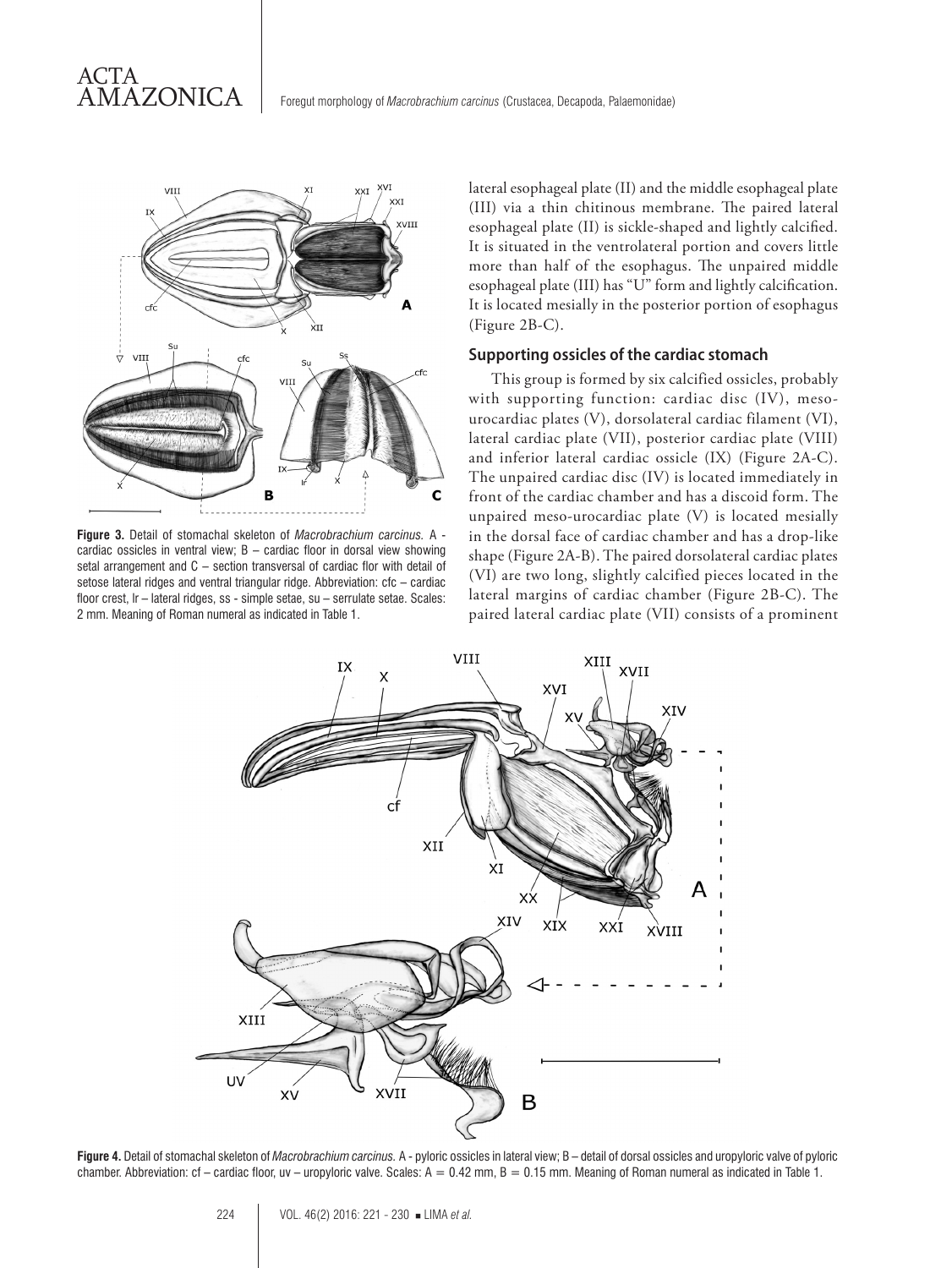| Group of ossicles                                       | <b>Status</b> | Roman numeral |
|---------------------------------------------------------|---------------|---------------|
| Esophageal ossicles                                     |               |               |
| anterior esophageal plate                               | unpaired      |               |
| lateral esophageal plate                                | paired        | $\mathbb{I}$  |
| middle esophageal plate                                 | unpaired      | $\parallel$   |
| Supporting ossicles of the cardiac stomach              |               |               |
| cardiac disc                                            | unpaired      | IV            |
| meso-urocardiac plate                                   | unpaired      | $\vee$        |
| dorsolateral cardiac plate                              | paired        | VI            |
| lateral cardiac plate                                   | paired        | VII           |
| posterior cardiac plate                                 | paired        | VIII          |
| inferior lateral cardiac ossicle                        | paired        | IX            |
| Ossicles of the cardio-pyloric valve                    |               |               |
| anterior ossicle of the cardio-pyloric valve            | unpaired      | $\mathsf{X}$  |
| lateral ossicle of the cardio-pyloric valve             | paired        | XI            |
| posterior ossicle of the cardio-pyloric valve           | paired        | XII           |
| Supporting ossicles of the dorsal pylorus               |               |               |
| uropyloric ossicle                                      | unpaired      | XIII          |
| posterior uropyloric ossicle                            | unpaired      | XIV           |
| Supporting ossicles of the lateral pylorus              |               |               |
| anterior pleuropyloric ossicle                          | paired        | XV            |
| middle pleuropyloric ossicle                            | paired        | XVI           |
| posterior pleuropyloric ossicle                         | paired        | XVII          |
| Supporting ossicles of the ventral pylorus and ampullae |               |               |
| posterior inferior pyloric ossicle                      | unpaired      | XVIII         |
| inferior ampullary ossicle                              | paired        | <b>XIX</b>    |
| superior ampullary ossicle                              | paired        | XX            |
| Supra-ampullary supporting ossicle                      |               |               |
| posterior supra-ampullary ossicle                       | paired        | XXI           |

**Table 1 –** Foregut ossicles of the Macrobrachium carcinus. Roman numerals used in figures are also provided.

longitudinal fold located between the junction of the cardiac floor (cf) and the sides of the cardiac chamber, forming the lateral valve (lv) (Figure 2B-C). The paired posterior cardiac plate (VIII) and paired inferior lateral cardiac ossicle (IX) sustain the ventral portion of the cardiac chamber. These pieces are elongated and form a shallow trough that carries food into the pyloric chamber, which is guarded by the cardio-pyloric valve (cpv) (Figure 2B).

#### **Ossicles of the cardio-pyloric valve**

This group consists of three calcified ossicles: the anterior ossicle of the cardio-pyloric valve (X), the lateral ossicle of the cardio-pyloric valve (XI) and the posterior ossicle of the cardio-pyloric valve (XII) (Figure 2B-C, 3A-C, 4A). The unpaired anterior ossicle of the cardio-pyloric valve (X)

consists of a thin calcified triangular plate located between the posterior margins of the paired inferior lateral cardiac ossicles (IX) and extends into the depths of the cardiopyloric valve (cpv). The unpaired posterior ossicle of the cardio-pyloric valve (XII) guards the posterior margin of the cardio-pyloric valve and is clearly separated by a membrane from the paired lateral ossicle of the cardio-pyloric valve (XI) (Figure 2B-C, 3A, 4A).

#### **Supporting ossicles of the dorsal pylorus**

In the dorsal portion of the pyloric chamber, two weakly calcified ossicles are observed. The unpaired uropyloric ossicle (XIII) is moderately calcified with the anteromesial portion projected in a wide ribbon that folds over, back and forth, forming the dorsal median valve, while the posterior mesial portion shows an elongated and filamentous projection, that curves down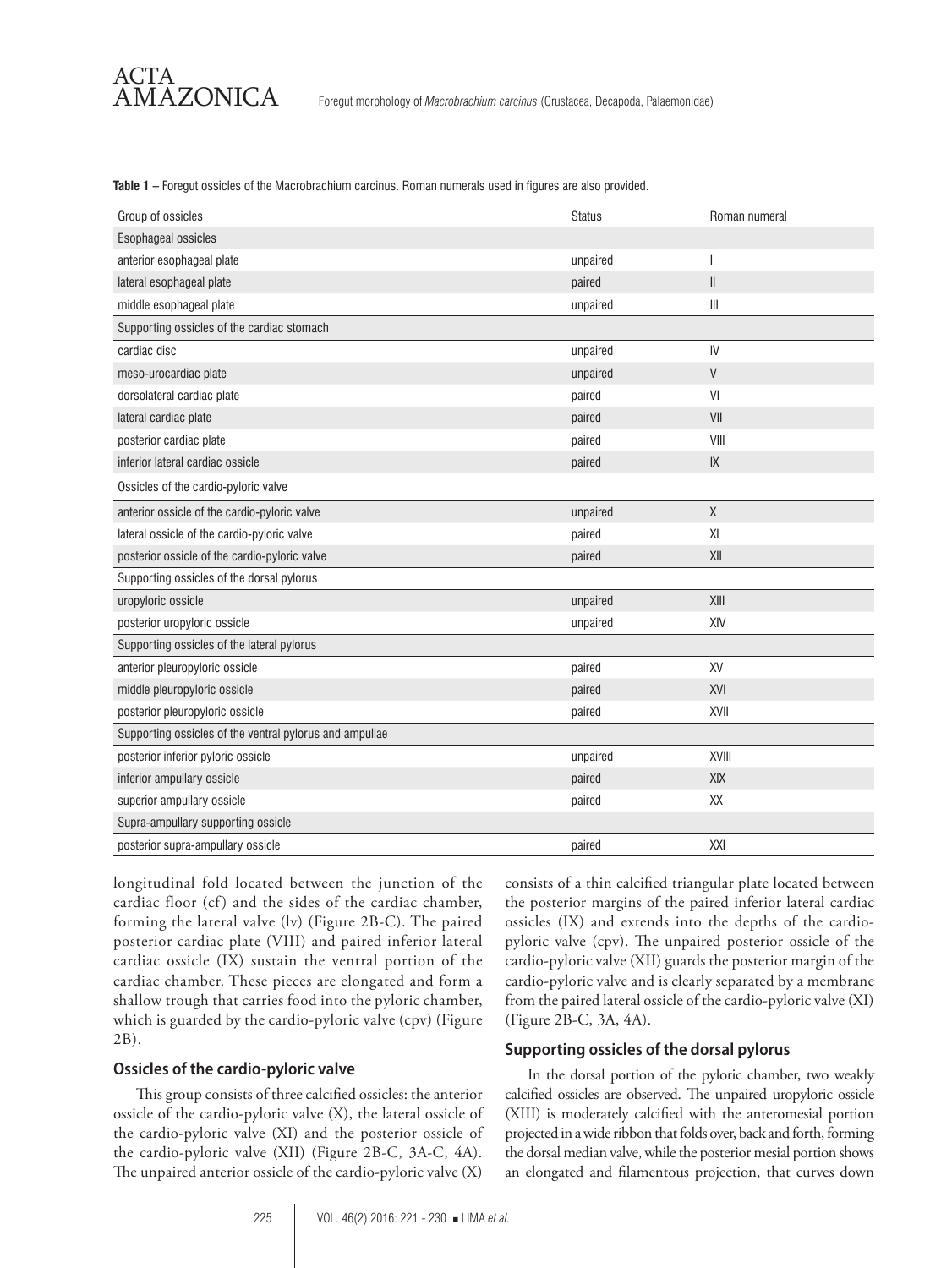and forward in where it connects with the unpaired posterior uropyloric ossicle (XIV), forming the uropyloric valve (uv) (Figures 2B-C, 4A-B). The unpaired posterior uropyloric ossicle (XIV) is moderately calcified, with lateral edges showing as an elongated strip-shaped projection, connected side by side with the paired posterior pleuropyloric ossicle (XVII) (Figures 2B-C, 4A-B).

#### **Supporting ossicles of the lateral pylorus**

This group consists of three calcified ossicles: the anterior pleuropyloric ossicle (XV), the middle pleuropyloric ossicle (XVI) and the posterior pleuropyloric ossicle (XVII) (Figures 2B-C, 4A-B). The anterior pleuropyloric ossicles (XV) consist of a pair of strongly calcified pieces with the anterior portion showing as an elongated and tapering process, while the posterior portion forms a type of strap. The paired middle pleuropyloric ossicle (XVI) is strongly calcified and forms an elongated bar located back over its ampullary roof. In In *M. carcinus* the pleuropyloric ossicle connects to the posterior cardiac plate (VIII) by its anterior portion, to the posterior supra-ampullary ossicle (XXI) by the posterior portion and to the anterior pleuropyloric ossicle (XV) by the dorsal portion (Figures 2B-C, 4A-B).

## **Supporting ossicles of the ventral pylorus and ampullae**

This group consists of three calcified ossicles. The unpaired posterior inferior pyloric ossicle (XVIII) is a "v" shape" structure strongly calcified (Figures 2B-C, 4A-B). It is located in the posterior ventral pyloric chamber and articulates with the inferior ampullary ossicle (XIX) by the posterior and dorsal margins and with the anterior pleuropyloric ossicle (XV) by the dorsal margin (Figures 2B-C, 4A-B). The paired superior ampullary ossicle (XX) is a hemispherical plate with numerous longitudinal grooves (Figures 2B-C, 4A-B). In this ossicle the anterior margin is slightly narrow and rounded the posterior margin is wide and truncated. It is located in the posterior ventrolateral portion of the pyloric chamber (Figures 2B-C, 4A-B).

#### **Supra-ampullary supporting ossicle**

This functional group consists of a single ossicle, the posterior supra-ampullary ossicle (XXI). This piece is a subtriangular plate with a strong ridge protruding from the dorsal margin. It is located in the posterior ventrolateral portion of the pyloric chamber, between the posterior inferior pyloric ossicles (XVIII) and the middle pleuropyloric ossicle (XVI) (Figures 2B-C, 4A-B).

## **DISCUSSION**

Although the stomach of *M. carcinus* conforms the general decapod body plan, with esophagus, cardiac and pyloric chambers, cardio-pyloric valve and articulated ossicles, its morphology has certain particular characteristics that differ from penaeids, lobsters and crabs. The opening between the cardiac stomach and esophagus in *M. carcinus* is not guarded by especial valves as reported for other crustaceans (Brösing 2010; Alves *et al*. 2010), but by esophageal plates. As already reported for *M. malcolmsoni, M. acanthurus, M. rosenbergii* and *Palaemonetes argentinus* Nobili 1901 (Felgenhauer and Abele 1989; Thonggamgaew 2004; Sousa and Patriella 2006).

Contrary to Sousa and Petriella (2006) who suggested that in Palaemonetes argentinus the ingested food could be easily regurgitated due to the absence of an esophageal valve, the position and organization of the esophageal plates in M. carcinus is indicative of control of entry and exit of food and other particles into the stomach.The esophageal probably serve to guide the food backwards besides its possible role a supporting structure. The lateral valves in *M. carcinus* are morphologically similar to the ones found in *M. malcolmsonii, M. acanthurus* and *M. rosenbergii* (Patwardhan 1935b; Felgenhauer and Abele 1989; Thonggamgaew 2004)*.* According to Patwardhan (1935b), the lateral valves correspond in position to the lateral teeth of brachyuran and anomuran crabs, and are thus structures homologous.

In M. carcinus the morphology and setal arrangement of the cardiac floor are similar to the ones reported by Thonggamgaew (2004) for *M. rosenbergii*. The cardiac floor is mainly occupied by median triangular ridge, is was covered with small setae, and possessed the comb–like filtering organs (sieves) lining along the median triangular ridge. At the posterior part of the cardiac floor, there flaps or valves covering the opening to pyloric stomach.

Except for striking variations in the length of the lateral cardiac plates (VII), the posterior cardiac plates (VIII) and the inferior lateral cardiac ossicles (IX) in M. carcinus, the skeletal structure of the cardiac chamber is remarkably uniform as already noticed by other authors (Mocquard 1883; Patwardhan 1935b).

Except for striking variations in the length of the lateral cardiac plates (VII), the posterior cardiac plates (VIII) and the inferior lateral cardiac ossicles (IX) in M. carcinus, the skeletal structure of the cardiac chamber is remarkably uniform as already noticed by other authors (Mocquard 1883; Patwardhan 1935b). The cardiac chamber of *M. carcinus* is the largest part of the stomach, as similarly observed in *M. malcolmsonii (*Patwardhan 1935b*), M. acanthurus* (Felgenhauer and Abele 1989)*, and P. argentinus* (Sousa and Patriella 2006)*.* Its narrow anterior part is continuous with the esophagus while the rest of the stomach is pear-shaped. The cardiac sac in *M. carcinus* expands is pear-shaped, covering the pyloric chamber, while in crabs, lobsters and penaeid shrimps is expanded toward the anterior portion of the cardiac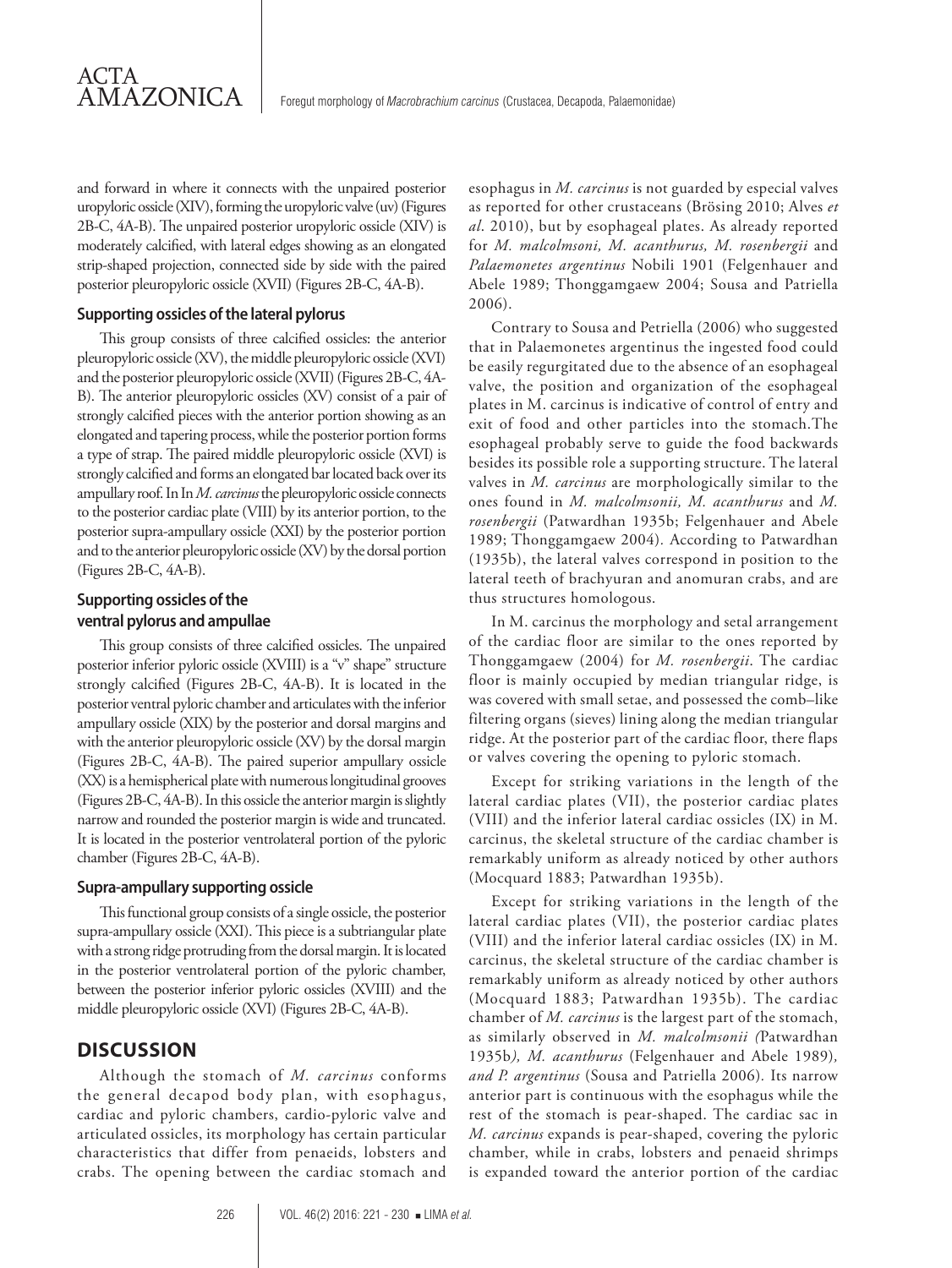chamber (Hobbs and Hooper 2009; Brösing 2010; Jha and Homechaudhuri 2001). As in other palaemonid prawns (Mocquard 1883; Patwardhan 1935b; Sousa and Patriella 2006), the gastric mill in *M. carcinus* is substantially different from that of penaeids, lobsters and brachyuran crabs.

ACTA

AMAZONICA

The pyloric chamber in *M. carcinus* shares similar general characteristics with other palaemonid prawns (Patwardhan 1935b; Felgenhauer and Abele 1989; Sousa and Patriella 2006)*.* Its double filter retains large particles while allowing small particles to pass through it; the filter setae pressthe finest particles towards the inner filter and eliminate the big particles towards the midgut, increasing the filter efficiency (Kunze and Anderson 1979; Lin 2000).

The cardiac and pyloric chambers are sustained by chitinous ossicles joined to each other by ligaments enabling their articulation; however, it is numerically and morphologically varied in Decapoda (Hobbs and Hooper 2009; Alves *et al.* 2010; Reimann *et al.* 2011). The number of ossicles observed in the cardiac stomach of *M. carcinus* is higher comparativelly to other caridean prawns (Mocquard 1883; Patwardhan 1935b). The cardiac disc (IV) in *M. carcinus* is similar to that reported for in other *Macrobrachium* species and is also similar to the disc of pagurids and lithodids (Mocquard 1883; Patwardhan 1935b; Reimann *et al.* 2011). The cardiac disc is absent however in penaeid shrimps. In *M. carcinus* the cardiac disc piece helps to sustain the cardiac sac. The meso-urocardiac plate (V) clearly observed in *M. carcinus* has not been reported in *M. malcolmsoni* and in *M. acanthurus,* probably due to its soft calcification (Patwardhan 1935b; Felgenhauer and Abele 1989).

The posterior cardiac plate (VIII),inferior lateral cardiac ossicles (IX) and anterior ossicle of the cardiopyloric valve (X) are fairly thick and each of them is provided with a single linear row of stout setae projecting horizontally over a ventral groove between the external and the internal ridges of its side, which helps directing food for cardio-pyloric valve as reported by Patwardhan(1935b) and Mocquard (1883). In *M. carcinus* the supporting ossicles of the dorsal pylorus have similar morphology to that reported for *M. malcolmsonii* by Patwardhan (1935b), and probably same function.

The supporting ossicles of the lateral pylorus are also found in some penaeid shrimps, also found in some penaeid shrimps (Meiss and Norman 1977; Suthers 1984), but not the anterior pleuropyloric ossicle (XV). In *Farfantepenaeus duorarum* (Burkenroad, 1939)*, F. aztecus* (Ives, 1891) and *Penaeus plebejus* Hess, 1865, but absent in *M. carcinus*. The Supporting ossicles of the ventral

pylorus and ampullae of *M. carc*inus are also found in other caridean shrimps (Mocquad 1883; Patwardhan 1935b), penaeids (Patwardhan 1935c; Suthers 1984; King and Alexander 1994) and crabs (Brösing 2010), and have similar morphology. On the other hand, the posterior supra-ampullary ossicle (XXI) is the only supporting ossicle found in *M. carcinus* it is similar in position to the corresponding ossicle of the penaeid shrimps (Suthers 1984; King and Alexander 1994). The supra-ampullary ossicle (XXI) is herein reported for the first time in palaemonid prawns.

#### **General mechanism of digestion**

The general features of *M. carcinus* digestive tract are not similar to those of most other decapods. The presence and action of the gastric mill, typically reported in many decapods (e.g. Kunze and Anderson 1979; Hobbs and Hooper 2009; Brösing 2010), were not observed in this study. The general morphology of the foregut of *M. carcinus* and other palaemonid prawns indicates that the food trituration and digestion occurs normally at the level of the stomach and not only by the mechanical action of the mandibles as suggested by Meiss and Norman (1977). However, the grinding surfaces of the lateral teeth, typical of penaeid shrimps, is absent in *M. carcinus* and the food trituration is feasible only because of the large amount of sand in the diet, along with gastric juices and the motion of the cardiac chamber (Lima *et al*. 2014).

The presence of sand and other sediments in the stomach of decapod crustaceans has been reported by many authors, especially by accidental ingestion with preys (Branco and Moritz-Jr 2001; Branco and Lunardon-Branco 2002; Jimoh *et al.* 2011). Because *M. carcinus* does not has a true gastric mill, other calcified pieces, with possibly sustentation function, such as lateral cardiac plate (VII), posterior cardiac plate (VIII) and inferior lateral cardiac ossicle (IX), can help the maceration process. These pieces are elongated and form a shallow trough that often supports sand grains and little pebbles that through the constant peristaltic movements of the stomach are mixed with food, helping the digestion. As observed by Lima et al. (2014), food maceration in M. carcinus is facilitated by the large amount of sand in the diet which, along with the motion of the cardiac stomach, functions similarly to a gastric mill; such a mechanism is capable of breaking down large fleshy pieces (see also Coombs and Allen 1978; Suthers 1984 and references therein). We thus suggest that culturing M. carcinus in eathern ponds would possibly enhance digestion efficiency.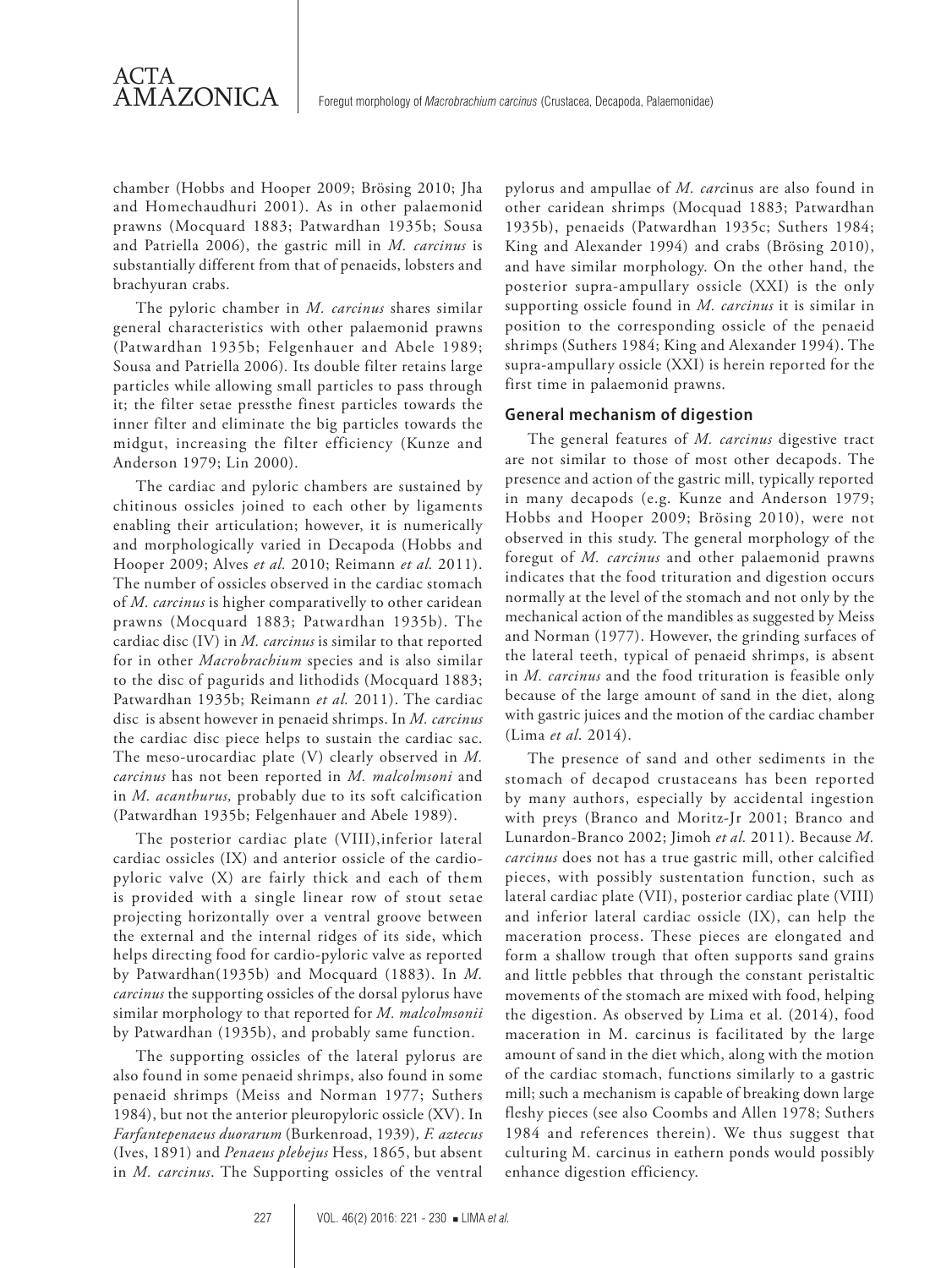## **CONCLUSIONS**

Foregut morphology of adult and juvenile specimens of *M. carcinus* is similar. The stomach of *M. carcinus* revealed ossicles with supporting functions mainly. The esophageal plates possibly control food and passage of particles through the gut, operating, therefore, as a valve. The cardiac stomach has supporting ossicles that presumably serve to guide the food and mix with stomach acids. The gastric mill proper is absent in *M. carcinus* but this does not limit simultaneous digestion of plant and animal food items. The stomach's general morphology indicates that the sand ingestion by *M. carcinus* probably occurs to help in the food maceration in response to the absence of gastric mill or teeth in the stomach. The foregut morphology in *M. carcinus* suggests that this species will have its best development if farmed in earthen ponds.

## **ACKNOWLEDGMENT**

The study was supported financially by Brazilian Corporation of Agricultural Research (Embrapa) by the project MP3 1/2008 - Nº 03081470000, whose research data provided the basis for the development of this work. We greatly thank to Chico Mendes Institute for Biodiversity Conservation (ICMBio) for the collect authorization (SISBIO nº 17702).

## **REFERENCES**

- Abrunhosa, F.A.; Melo, M.A. 2002. Morfologia comparativa do estômago do primeiro e último estágios zoea e juvenil i de *Macrobrachium rosenbergii* (De Man, 1879) (Decapoda: Palaemonidae). *Revista Ciência Agronômica*, 33: 5-12.
- Abrunhosa, F.A.; Melo, M.A. 2008. Development and functional morphology of the foreguts of larvae and postlarvae of three crustacean decapods. *Brazilian Journal of Biology*, 68: 221-228.
- Albertoni, E.F.; Palma-Silva, C.; Esteves, F.A. 2003. Natural diet of three species of shrimp in a tropical coastal lagoon. *Brazilian Archives of Biology and Technology*, 46:395-403.
- Alves, S.T.M.; Abrunhosa, F.A.; Lima, J.F. 2010. Foregut morphology of Pseudothelphusidae and Trichodactylidae (Crustacea: Decapoda) from northeastern Pará, Brazil. *Zoologia*, 27:228-244.
- Branco, J.O.; Lunardon-Branco, M.J. 2002. Ecologia trófica de *Portunus spinimanus* Latreilli 1819, na armação do Itapocoroy, Penha, Santa Catarina. *Revista Brasileira de Zoologia*, 19: 723- 729.
- Branco, J.O.; Moritz-Jr, H.C. 2001. Alimentação natural do camarão sete-barbas, *Xiphopenaeus kroyeri* (Heller) (Crustacea, Decapoda), na Armação do Itapocoroy, Penha, Santa Catarina. *Revista Brasileira de Zoologia*, 18: 53-61.
- Brösing A. 2002. Die Magenstrukturen der Brachyura (Crustacea, Decapoda), Morphologie und phylogenetische Bedeutung. Unpublished Ph.D. dissertation, Humboldt Universität zu Berlin, 260 p.
- Brösing, A. 2010. Recent developments on the morphology ofthe brachyuran foregut ossicles and gastric teeth. *Zootaxa*, 2510: 1–44.
- Chong, V.C.; Sazekumar, A. 1981. Food and feeding habitats of the white prawn *Penaeus merguiensis*. *Marine Ecology Progress Series*, 5: 185-191.
- Coombs, E.F.; Allen, J.A. 1978. The functional morphology of feeding appendages and gut of Hippolyte varians (Crustacea, Natantia). *Zoological Journal of the Linnean Society*, 64: 261-282.
- Cox, S.L.; Bruce, M.P. 2003. Feeding behaviour and associated sensory mechanisms of stage I-III phyllosoma of *Jasus edwardsii* and *Jasus verreauxi*. *Journal of the Marine Biological Association of the UK*, 83: 465-468.
- Drum, D.T. 2005. Comparative morphology of the mouthparts, chelipeds and foregut of two *kalliapseudid apseudomorphans* (Crustacea: Tanaidacea). *Proceedings of the Academy of Natural Sciences of Philadelphia*, 154: 137-147.
- Felgenhauer, B.E.; Abele, L.G. 1989. Evolution of the foregut in lower Decapoda. In: Felgenhauer, B. E.; Watling, L. and Thistle, A. B. (Eds.). Functional morphology of feeding and grooming in Crustacea. *Crustacean Issues*, 6: 205-219.
- Garm, A. 2004. Revising the definition of the crustacean seta and setal classification systems based on examinations of the mouthpart setae of seven species of decapods. *Zoological Journal of the Linnean Society*, 142:233-252.
- Hobbs, K.H.; Hooper, S.L. 2009. High-Resolution computed tomography of lobster (*Panulirus interruptus*) stomach. *Journal of Morphology*, 270: 1029–1041.
- Jha, A.; Homechaudhuri, S. 2001. Understanding the gastric mill structure of a macrophagous shrimp *Metapenaeus monoceros* (Fabricius). Current Science, 80: 620-622.
- Jimoh, A.A.; Clarke, E.O.; Whenu, O.O.; Adeoye, H.B. 2011. Food and feeding habits of the african river prawn (*Macrobrachium vollenhovenii*, Herklots, 1857) in Epe Lagoon, southwest Nigeria. *International Journal of Fisheries and Aquaculture*, 3: 10-15.
- King, R.A.; Alexander, C.G. 1994. Fluid extraction and circulation in the proventriculus of the banana prawn *Penaeus merguiensis* De Man. *Journal of Crustacean Biology*, 14: 497-507.
- Kunze, J.; Anderson, D.T. 1979. Functional morphology of the mouthparts and gastric mill in the hermit crabs *Clibanarius taeniatus* (Milne-Edwards), *Clibanarius virescens* (Krauss), *Paguristes squamosus* McCulloch and *Dardanus setifer* (Milne-Edwards) (Anomura-Paguridae). *Australian Journal of Marine and Freshwater Research*, 30: 683-722.
- Lima, J.F. 2010. Esqueleto gástrico nos Gecarcinidae Macleay, 1838 (Crustacea: Decapoda: Brachyura): Implicações filogenéticas. Tese Doutorado, Universidade Federal do Pará/Museu Paraense Emílio Goeld, Belém-PA, Brasil, 145p.
- Lima, J.F.; Da Silva J.G.; Da Silva, T.C. 2014. Natural diet and feeding habits of a freshwater prawn (*Macrobrachium carcinus*: Crustacea, Decapoda) in the estuary of the Amazon River. *Acta Amazonica*, 44: 235-244.
- Lin, F.Y. 2000. Scanning electron microscopic observations on the gland filters of the pyloric stomach of *Penaeus monodon* and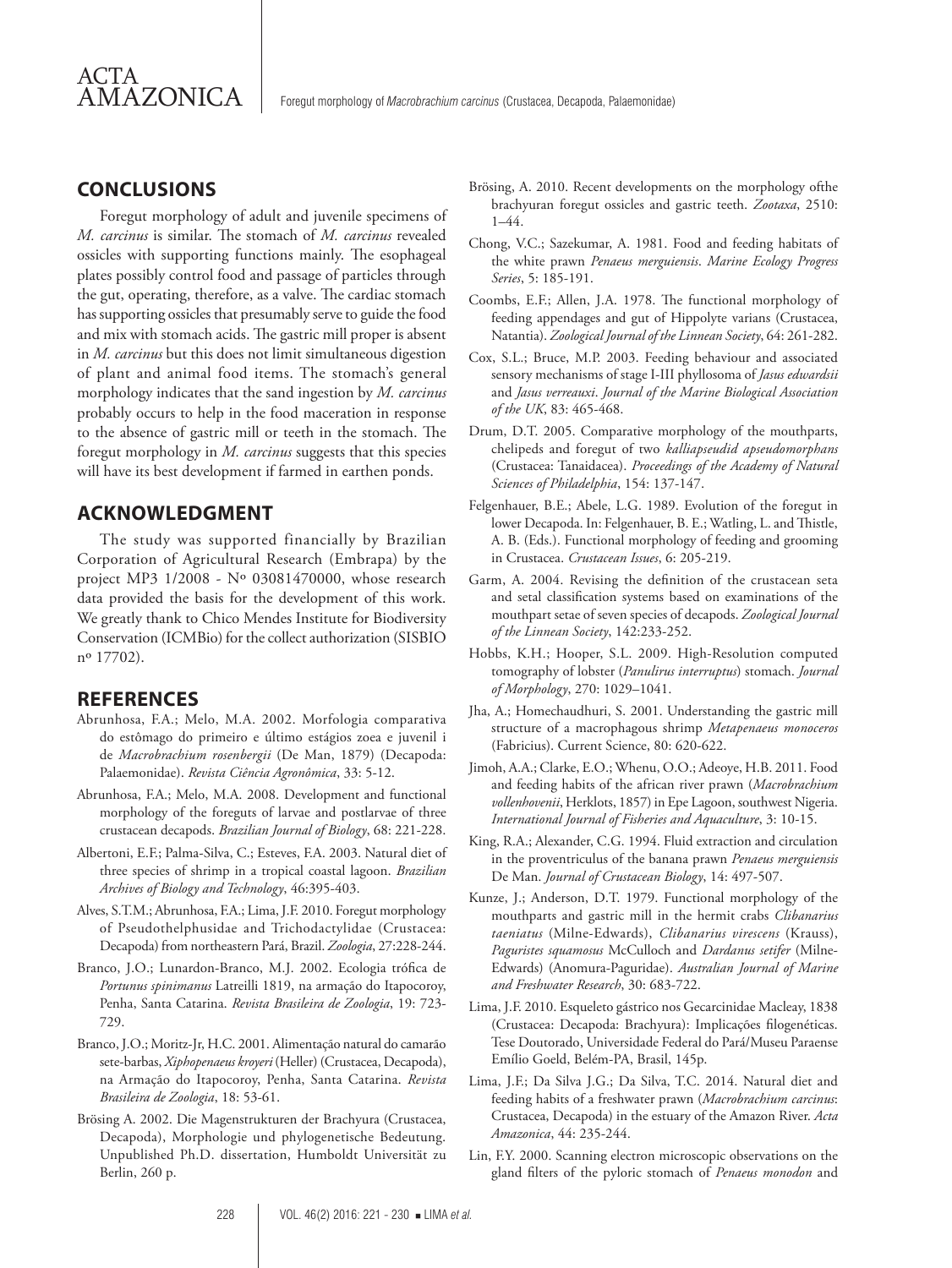*Metapenaeus ensis* (Decapoda, Penaeidae). *Crustaceana*, 73: 163-174.

Meiss, D.E.; Norman, R.S. 1977. Comparative study of the stomatogastric system of several decapod crustacea: I Skeleton. *Australian Journal of Marine and Freshwater Research*, 152 : 21-54.

ACTA

AMAZONICA

- Melo, M.S.; Nakagaki,M. 2013. Evaluation of the feeding habits of *Macrobrachium brasiliense* (Heller, 1862) in the Curral de Arame stream (Dourados/Mato Grosso Do Sul, Brazil). *Nauplius* 21: 25-33.
- Mocquard, M.F. 1883. Recherches anatomiques sur l'estomac des Crustacés podophthalmaires. *Annales des Sciences Naturelles*, 16: 1-311.
- Patwardhan, S.S. 1935a. On the structure and mechanism of the gastric mill in Decapoda. V. The structure of the gastric mill in natantous Macrura-Caridea. *Proceedings of the Indian Academy of Science B*, 1: 693 – 704.
- Patwardhan, S.S. 1935b On the structure and mechanism of the gastric mill in Decapoda. IV. The structure of the gastric mill in reptantous Macrura. *Proceedings of the Indian Academy of Science B*, 1: 414 – 422.
- Patwardhan, S.S. 1935c. On the structure and mechanism of the gastric mill in Decapoda. VI. The structure of the gastric mill in natantous Macrura-Peneidea and Stenopidea: conclusion. *Proceedings of the Indian Academy of Science B*, 2: 155 – 174.
- Queiroz, L.D.; Abrunhosa, F.A.; Maciel, C.R. 2011. Ontogenesis and functional morphology of the digestive system of the freshwater prawn, *Macrobrachium amazonicum* (Decapoda: Palaemonidae). *Zoology*, 28: 395–402.
- Reimann A.; Richter S.; Scholtz G. 2011. Phylogeny of the Anomala (Crustacea, Decapoda, Reptantia) based on the ossicles of the foregut. Zoologischer Anzeiger 250: 316-342.
- Sousa, L.; Patriella, A.M. 2006. Morphology and histology of *P. argentinus* (Crustacea, Decapoda, Caridea) digestive tract. *Biocell*, 30: 287-294.
- Suthers, I.M. 1984. Functional morphology of the mouthparts and gastric mill in *Penaeus plebejus* Hess (Decapoda: Penaeidea*). Australian Journal of Marine and Freshwater Research*, 35: 785- 792.
- Suthers, I.M.; Anderson, D.T. 2006. Functional morphology of mouthparts and gastric mill of *Ibacus peronii* (Leach) (Palinura : Scyllaridae). *Australian Journal of Marine and Freshwater Research*, 32: 931-944.
- Thonggamgaew, S. 2004. *The morphological study of gastrointestinal tract of Macrobrachium rosembergii (De Man, 1879) (Decapoda: Palemonidae)*. Dissertation, Master of Science (Veterinary Anatomy) Graduate School, Kasetsart University, Bang Khen, Bangkok, Thailand, 140p.

Recebido em 05/04/2015 Aceito em 06/08/2015